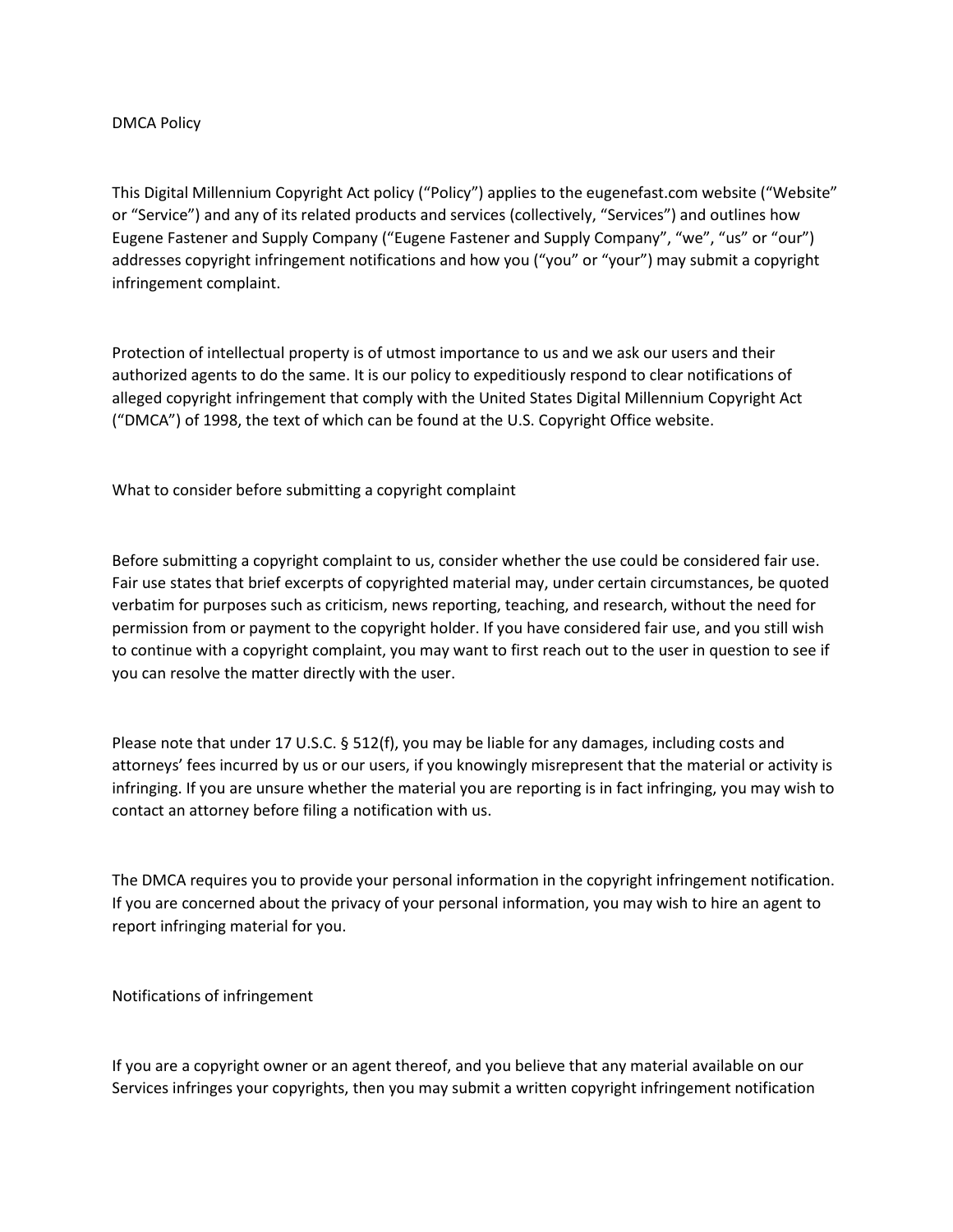("Notification") using the contact details below pursuant to the DMCA by providing us with the following information:

- Identification of the copyrighted work that you claim has been infringed, or, if multiple copyrighted works are covered by this Notification, you may provide a representative list of the copyrighted works that you claim have been infringed.

- Identification of the infringing material and information you claim is infringing (or the subject of infringing activity), including at a minimum, if applicable, the URL or URLs of the web pages where the allegedly infringing material may be found.

- Information reasonably sufficient to permit us to contact you, such as an address, telephone number, and, if available, an e-mail address.

- A statement that you have a good faith belief that use of the material in the manner complained of is not authorized by the copyright owner, the copyright owner's agent, or the law.

- A statement that the information in the notification is accurate, and under penalty of perjury that you are authorized to act on behalf of the owner of an exclusive right that is allegedly infringed.

- A physical or electronic signature (typing your full name will suffice) of the copyright owner or a person authorized to act on their behalf.

All such Notifications must comply with the DMCA requirements. You may refer to a DMCA takedown notice generator or other similar services to avoid making mistake and ensure compliance of your Notification.

Filing a DMCA complaint is the start of a pre-defined legal process. Your complaint will be reviewed for accuracy, validity, and completeness. If your complaint has satisfied these requirements, our response may include the removal or restriction of access to allegedly infringing material as well as a permanent termination of repeat infringers' accounts.

If we remove or restrict access to materials or terminate an account in response to a Notification of alleged infringement, we will make a good faith effort to contact the affected user with information concerning the removal or restriction of access, along with instructions for filing a counter-notification.

Notwithstanding anything to the contrary contained in any portion of this Policy, Eugene Fastener and Supply Company reserves the right to take no action upon receipt of a DMCA copyright infringement notification if it fails to comply with all the requirements of the DMCA for such notifications.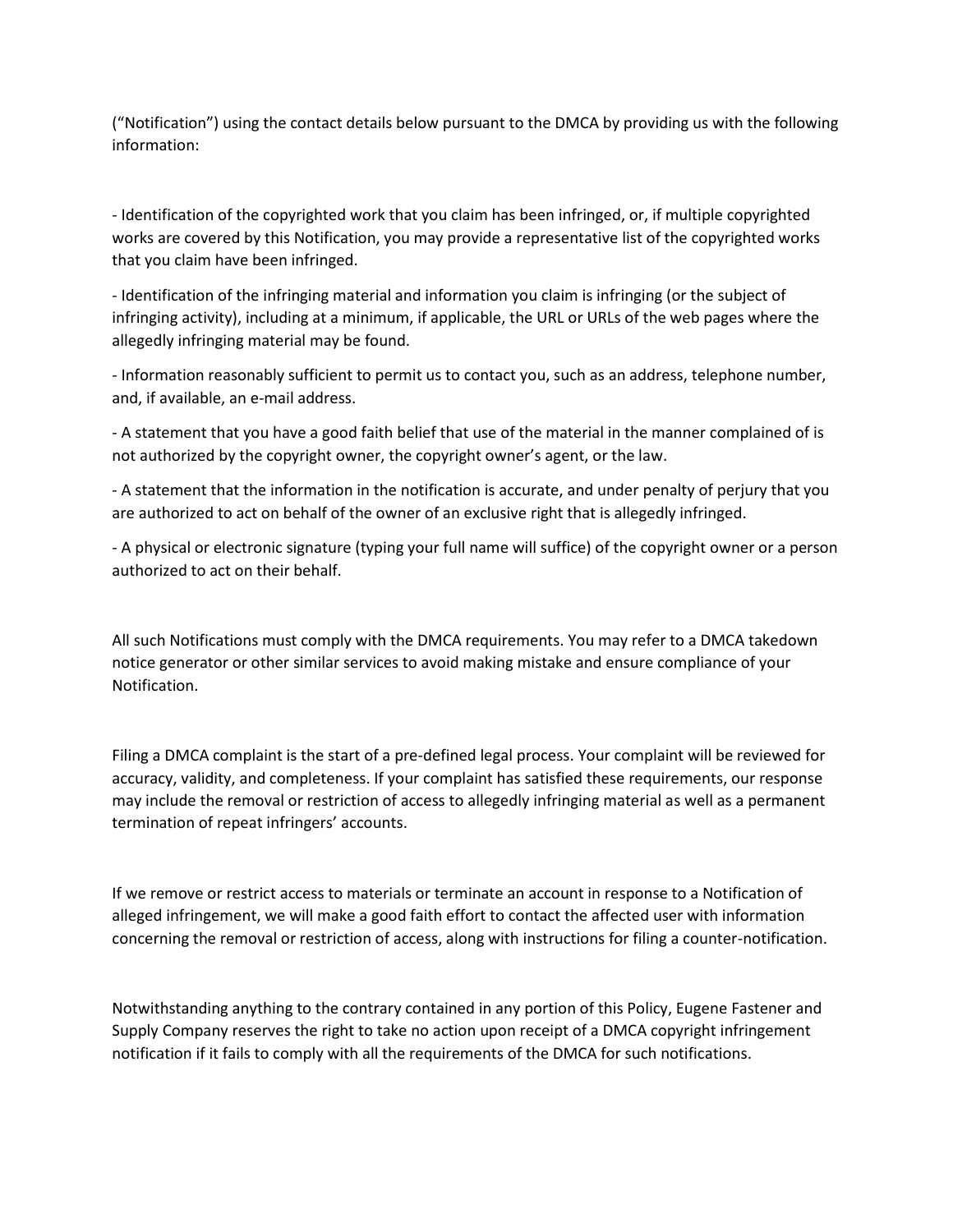## Counter-notifications

A user who receives a copyright infringement Notification may make a counter-Notification pursuant to sections 512(g)(2) and (3) of the US Copyright Act. If you receive a copyright infringement Notification, it means that the material described in the Notification has been removed from our Services or access to the material has been restricted. Please take the time to read through the Notification, which includes information on the Notification we received as well as instructions on how to file a counter-notifications.

To file a counter-notification with us, you must provide a written communication that sets out the information specified in the list below:

- Identification of the material that has been removed or to which access has been restricted and the location at which the material appeared before it was removed or access to it was restricted.

- Information reasonably sufficient to permit us to contact you, such as an address, telephone number, and, if available, an e-mail address.

- A statement under penalty of perjury that you have a good faith belief that the material was removed or restricted as a result of mistake or misidentification of the material to be removed or restricted.

- A statement that you consent to the jurisdiction of the federal district court for the judicial district in which the address is located (or if you are outside of the United States, that you consent to the jurisdiction of any judicial district in which the service provider may be found), and that you will accept service of process from the person or company who provided the original infringement notification.

- A physical or electronic signature (typing your full name will suffice) of the copyright owner or a person authorized to act on their behalf.

Please note that you may be liable for, including costs and attorneys' fees incurred by us or our users, if you knowingly misrepresent that the material or activity is not infringing the copyrights of others or that the material or activity was removed or restricted by mistake or misidentification. Accordingly, if you are not sure whether certain material infringes the copyrights of others or that the material or activity was removed or restricted by mistake or misidentification, you may wish to contact an attorney before filing a counter-notification.

Notwithstanding anything to the contrary contained in any portion of this Policy, Eugene Fastener and Supply Company reserves the right to take no action upon receipt of a counter-notification. If we receive a counter-notification that complies with the terms of 17 U.S.C. § 512(g), we may forward it to the person who filed the original Notification.